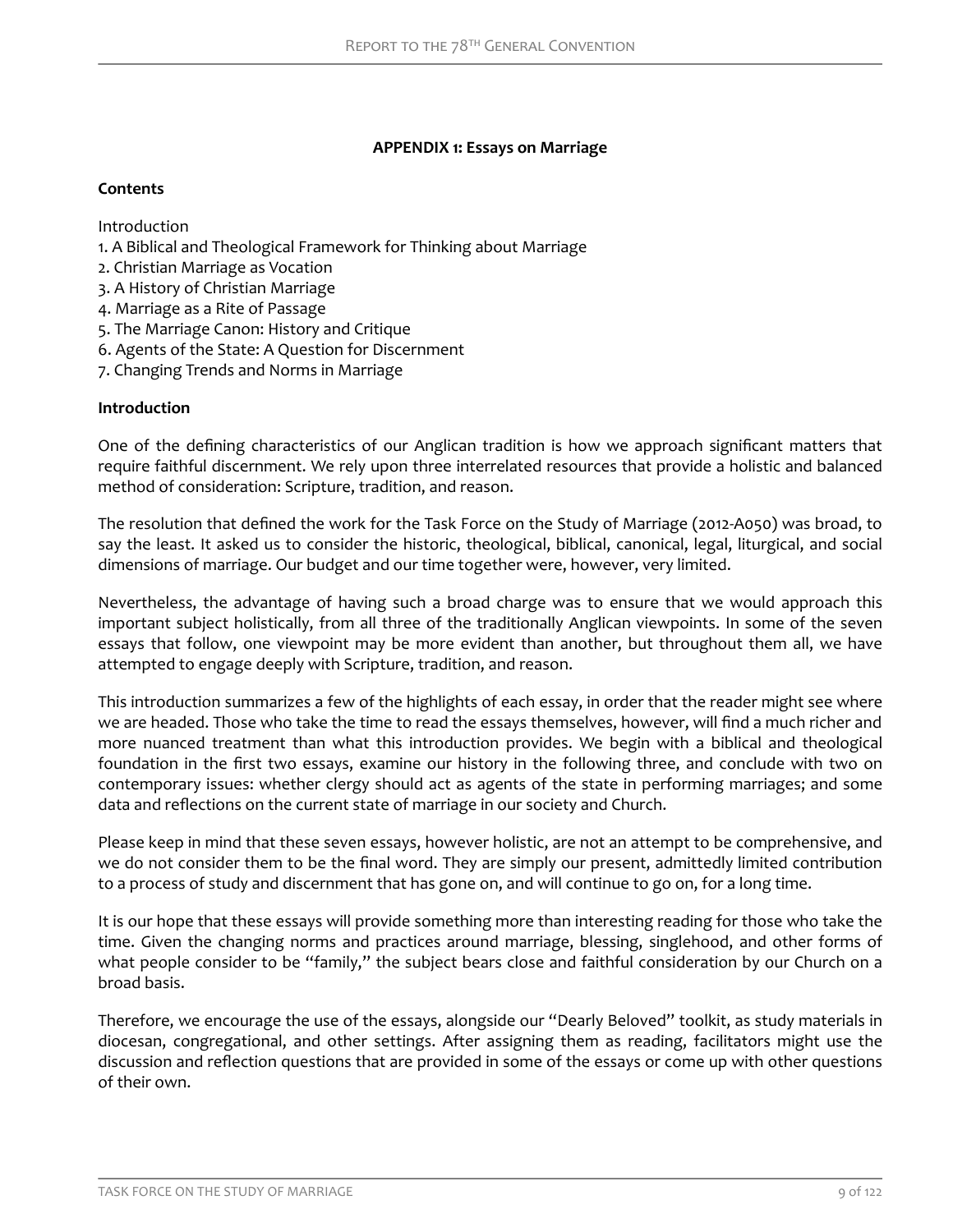As we begin our first essay, "**A Biblical and Theological Framework for Thinking about Marriage**," we make it clear that we approach the subject of marriage — as has the Church for centuries — not as a matter of dogma or core doctrine, but as a concern of pastoral or moral theology. While the former is considered to be unchanging, the latter can, and does, evolve considerably over time.

Our lead-up to the subject also includes an overview of the wide range of values and regulations for marital relations that are found in biblical texts. This overview shows just how complex, evolving, and contradictory our Scriptures are on the subject, and therefore how tricky it is to speak of "the biblical view of marriage." We demonstrate how different biblical views and practices of marriage have variously formed and influenced different parts of the faith community through history, even into our own day.

The paper then moves to the heart of the matter: a theological framework that we offer for thinking about marriage. This framework includes several powerful biblical models that serve as analogies for the relationship of marriage: God's unconditional faithfulness and forgiveness; the paradox of union and difference in Christ; and Christ's self-offering in love that is at the heart of the Paschal Mystery.

Finally, the essay concludes with a discussion about the marriage of same-sex couples, making four points. The first is that when our criteria for a holy marriage are based upon the moral values of self-offering love, our conclusion is that same-sex couples are as capable of a holy marriage as are different-sex couples.

Second, the essential quality of marital unity *in difference* outlined previously can be present for same-sex couples in ways other than the often-cited "complementarity" of different-sex couples.

Third, "it is not in the sex difference, or in sex itself (whether understood as the sex of the bodies involved or the sexual act) that moral value lies," since moral value is determined by "the context and relationship of the actors," rather than by actions alone.

And last, the clear expectations that General Convention resolution 2000-D039 set forth for any committed lifelong relationship, including same-sex couples, are seen as central to our understanding of the very nature of marriage and its vows.

In our second essay, "**Christian Marriage as Vocation**," we consider marriage itself as "a calling, a spiritual practice, a particular, vowed manner of life …, a way of being in and engaging the world, of ordering our life in ways that facilitate our participation in the wider purposes for which God created us, redeemed us, and brings us into newness of life." This vocation is not for everyone, for Scripture itself reminds us that not all are called to marriage. However, it is set within, and as a part of, the more fundamental, universal vocation of love.

A section follows that more fully examines the notion of union-in-difference and "complementarity" that the previous essay introduced. Relying upon Paul's understanding of the "new creation" that is made in Christ, where traditional binary distinctions of male/female, slave/free, Jew/Gentile are broken down, we can then see the gift of marital difference in terms much broader and more complex than those of sex. It is the mystery of union and difference that matters in marriage, rather than the sex of the partners.

Gospel and Pauline themes provide depth to our understanding of the vocation of marriage, as they show how "particular graces or charisms gifted to each of us from God can come to their fullest fruition through the relationships and commitments we form," including marriage. The theme of "abiding" in John 15 helps us see marriage as a form of avowed stability, a vessel that God uses to help us to bear the fruit of love. Paul emphasizes the transformational quality of life in Christ in which we are made anew, and in marriage we can see the possibility of gradual, lifelong metamorphosis. As such, the vocation of marriage can be "a way of participating in the ongoing renewal of creation."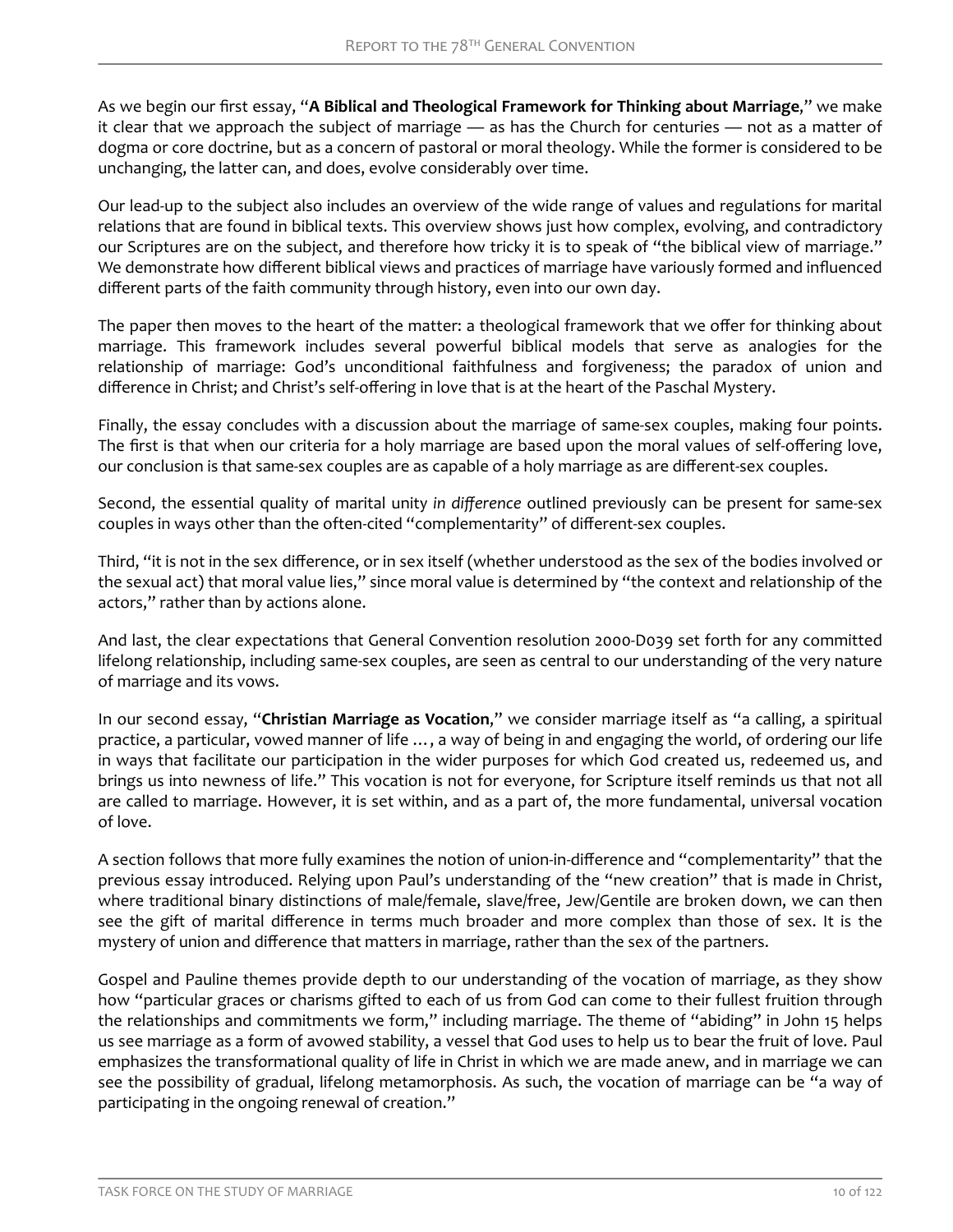The following three essays are historical. The first of these, "**A History of Christian Marriage**," demonstrates, as do our sections on Scripture, just how complex and diverse the beliefs and practices about marriage have been within the faith community.

The various practices of early Jewish and Roman Hellenistic marriage are discussed, with themes that range from marriage as a partnership within a social context, procreation, belovedness, divorce, polygamy, patriarchy, and power.

In the early Church, we see a countercultural shift that "invites Christians to imagine a different kind of family from the paternalistic families of either Judaism or Rome," as family was now found through spiritual identification rather than through blood lines and social status. In the late New Testament era and beyond, the Church began, on the one hand, to commend abstinence and singleness over marriage, and on the other, to align more closely with the values of the empire.

In medieval times, familial and tribal partnerships are paramount; and in the High Middle Ages, an emphasis on chivalric romance — along with its objectification of women as noble, chaste, and pure beings becomes a part of the backdrop for marriage. The Reformation rejected the primacy of the celibate life and emphasized companionship and the family as the central building blocks of the Christian life. In the New World, there were "numerous ways in which marriage law was used to oppress, and ... numerous ways in which subjugated people continued to find means to establish intimate bonds of familial relationship despite the impediments to volitional marriage."

The modern age brought a new call for rights and freedoms for women, and this, in turn, led to dramatic changes in the nature of marriage and family life, including a more peer-based relational model. At the same time, "the imperative to develop a theologically sound and culturally sensitive response to the question of the sanctity of a same-sex marriage has heightened."

A part of this complex history of marriage is the closer focus of "**Marriage as a Rite of Passage**," our next essay. Beginning with a model introduced by 20th-century anthropological studies, we see how marriage, like other rites of passage, consists of a formal ritual action designed "to help individuals or communities transition from one life state to a new one."

This time of transition serves as a "liminal state," wherein the participants are separated from their old way of life and yet are not fully incorporated into their new one. This liminal space can provide an experiential context, allowing for greater freedom, intimacy, and reinvention.

In the past, this liminal space between singleness and marriage was marked by rites of betrothal. As these practices have gone out of use, new ones have somewhat replaced them: the publishing of banns, premarital counseling, and, increasingly in our day, cohabitation as a stepping-stone to marriage. From an anthropological point of view, one could see this latter development as "a potential correction" to the loss of liminal space prior to marriage, recapturing something of the sense that marriage is something "that can and should be eased into rather than jumped into."

The essay concludes with the assertion that marriage can, at times, be a rite that subverts the status quo, a prophetic act. Examples given are interfaith and interracial marriages and new familial bonds that are created across class lines, political affiliations, and ethnicities. As younger generations cross these boundaries more easily than those before them, we now have greater potential to incarnate a Gospel vision of the world as it can be — a world marked by more equality, richness, and diversity.

The third in our series of historical essays is "**The Marriage Canon: History and Critique**," which shows that discussions in The Episcopal Church about marriage have largely been about remarriage after divorce. As is